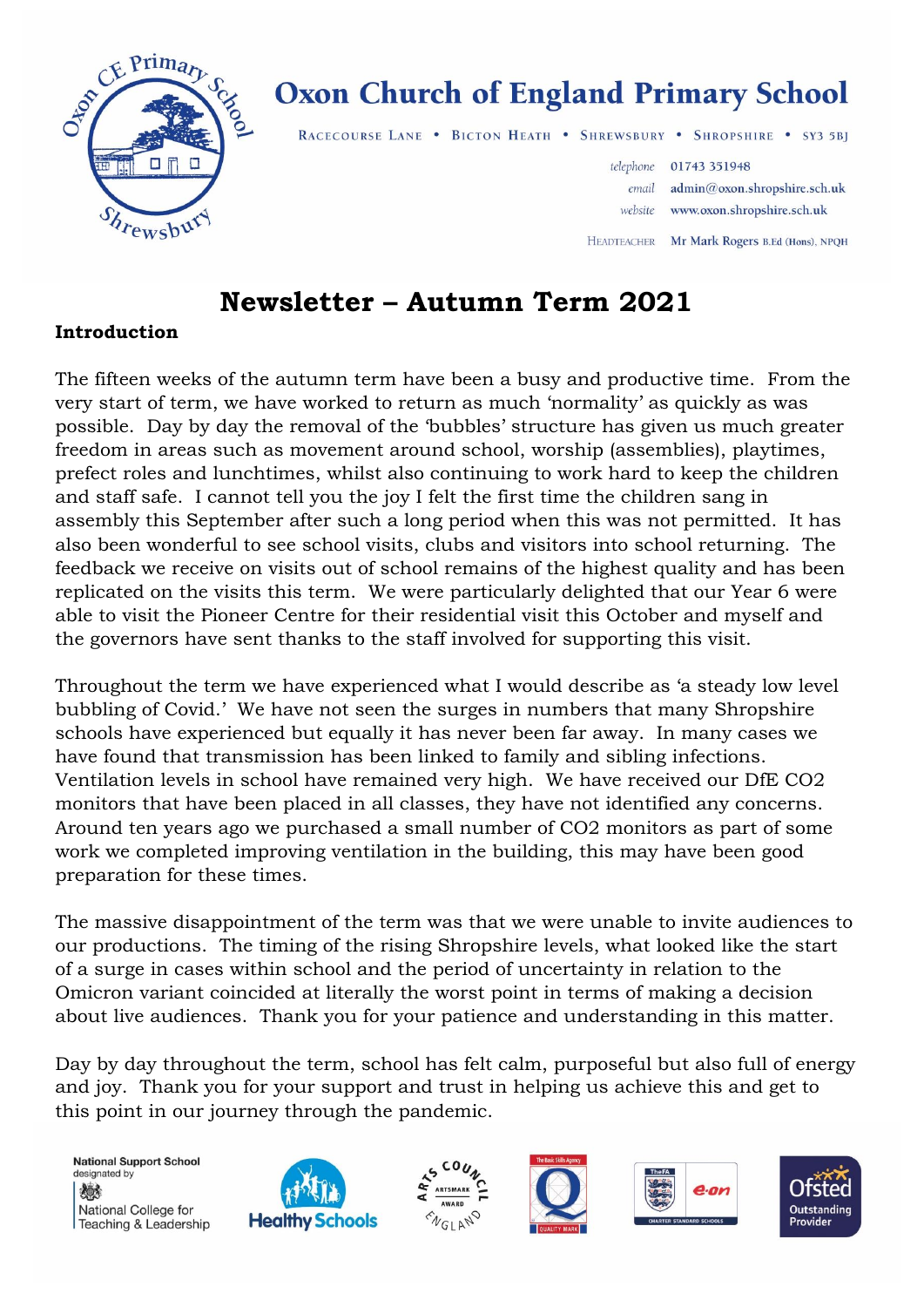I hope this letter gives you a flavour of the hard work, progress, fun and enjoyment of school life over the course of this term.

#### **Staff Changes**

- Mrs Rayment returned from maternity leave after the summer to teach in Year 3.
- Mrs Burgess stepped down from her full-time role at the end of last year. From September onwards she has been teaching one day a week in Year 3 and one day a week in Year 5.
- Mrs Hamond, Year 1 Teaching Assistant, moved to a new school in October. I would like to thank her for her hard work during her time with us.
- Mrs Cork started work as a Teaching Assistant in Year 1 in October.
- Mrs Clasper started work as a Teaching Assistant in Year 1 in October.
- Mrs Little, Year 1 Teaching Assistant, will leave us at the end of this term to move to a new school. I would like to thank her for her hard work during her time with us.

#### **Clubs**

Throughout the term the following clubs have been running:

| Mr Beal and Mrs Roach                 |
|---------------------------------------|
| Mr Braddock and Mrs Quan              |
| Mr Braddock and Mrs Quan              |
| Mr Braddock and Ms Biggs              |
| Mr Braddock and Ms Biggs              |
| Mr Jones                              |
| Mrs Luther                            |
| Mrs Luther and Mr Beal                |
| Miss Jewsbury, Mr Beal and Mrs Beeson |
| Miss Jewsbury, Mr Beal and Mrs Beeson |
| Mr Braddock and Miss Lee              |
| Mr Braddock and Miss Lee              |
| Mrs Rayment and Mrs Quan              |
| Mr Creffield and Mrs Manterfield      |
| Mr Creffield and Mrs Manterfield      |
|                                       |

#### **Music**

The following music lessons have been taking place in school:

- Keyboard
- Guitar
- Violin

#### **Visits out of school**

- Year 2 have visited Think Tank in Birmingham as part of their science work.
- Year 2 have visited Gains Park shops as part of their geography work about the local area.
- Year 3 have visited Chester to view some of the archaeological remains and take part in a number of interactive workshops to support their work on the Romans.
- Year 4 have visited the old Oxon School and the current church hall as part of their local history work about the Oxon area in Victorian times.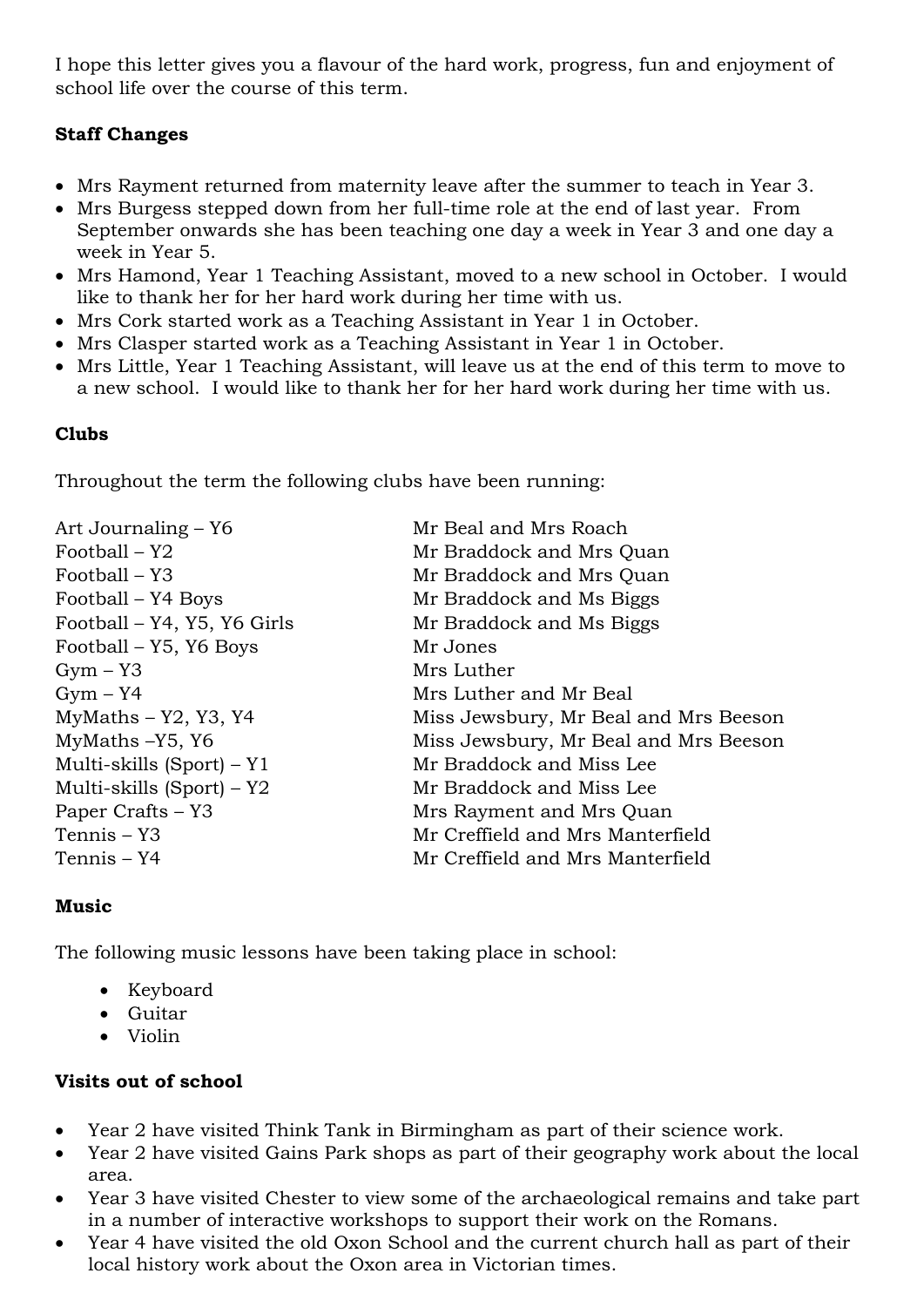- Year 4 have carried out research, using primary sources, at the county archives to further their studies about the history of the local area.
- Year 4 have visited Blists Hill Museum to experience a day as Victorian school children. The children enjoyed spending time in costume.
- Year 5 have visited the National Memorial Arboretum as part of their history work about the two world wars.
- Year 6 took part in a residential visit to the Pioneer Centre at Cleobury Mortimer. Their activities included climbing, abseiling, high ropes course, archery and raft building.
- Year 6 visited the Shrewsbury Museum and the Shropshire Archives as part of their history and art work studying 'Architecture through the ages in Shrewsbury'. (The Shrewsbury Flaxmill is currently closed due to renovation work.)
- The whole school enjoyed visiting Theatre Severn to watch a performance of 'The Pantomime Adventures of Peter Pan'.
- Unfortunately, the Year 1 visit to Acton Scott Farm was unable to go ahead due to the farm being closed throughout the autumn term.

Year 4 at Blists Hill:





Year 2 at Think Tank: Year 5 at NMA:



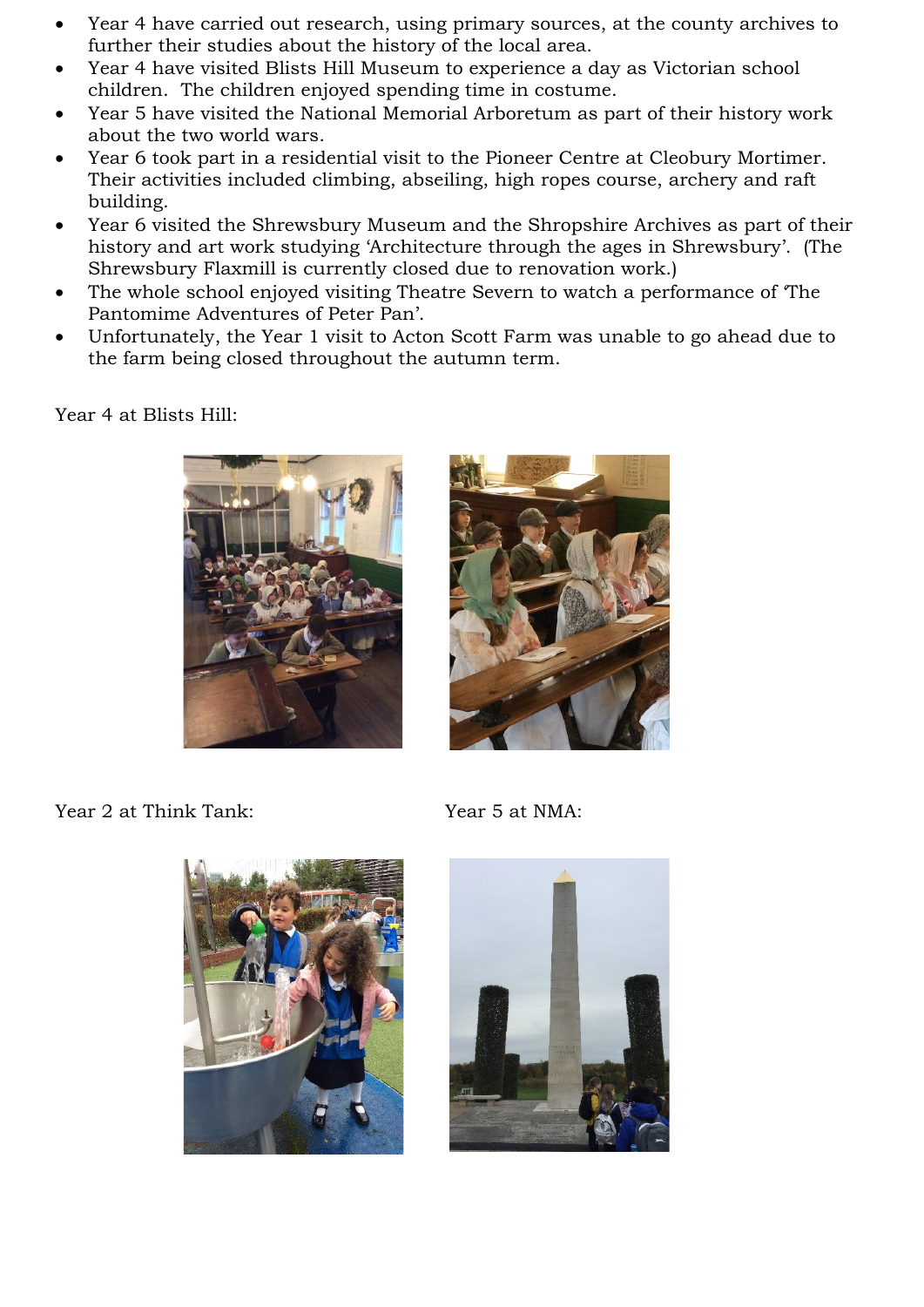### Year 3 at Chester:



# Year 6 at Pioneer:



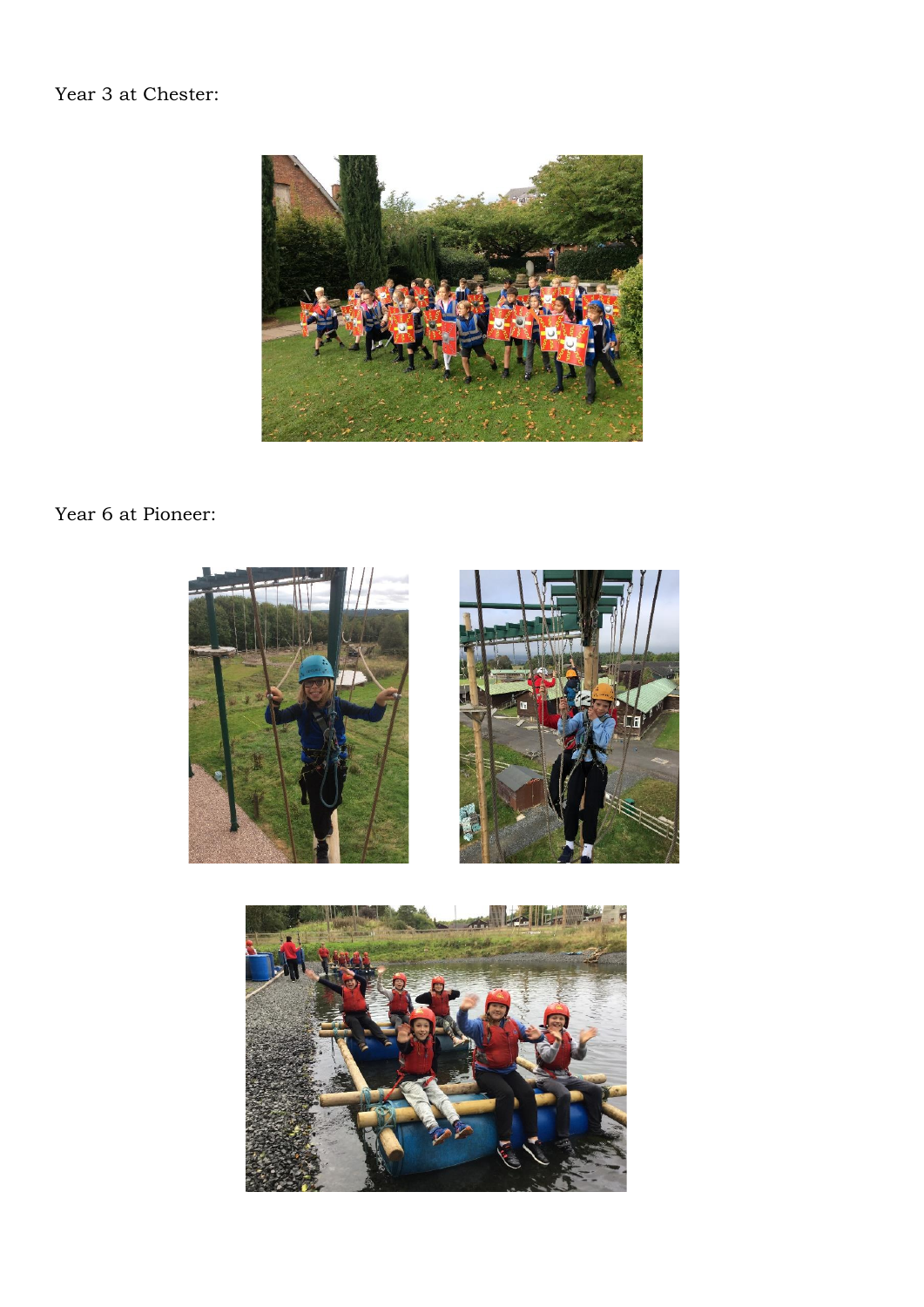#### **Performances, Worship (Assemblies) and Visitors to School**

- Year 2 to Year 6 enjoyed a live music performance by a 'Rock and Pop' group of Shropshire Music Service staff either in person on streamed to the classroom.
- Children from Year 3 to Year 6 enjoyed a live-streamed virtual event with the author Lenny Henry.
- Rev. Charlotte has visited school regularly to lead worship.
- On Friday 27th September, Rev Charlotte led our Harvest Festival in school. Details of the charitable collection is listed in the section below.
- Year 1 enjoyed a visit from a vet from Copthorne Vets as part of their science work.
- Year 2 benefitted from a talk from a nurse who came to talk to the children about good hygiene as part of our PSHE work.
- Year 3 had a visit from Rev. Charlotte to talk about Christian Baptism in RE.
- 'Stepping Out' We were delighted that all our Year 3 and 4 pupils took part in a local authority initiative related to pedestrian safety. The project involved children being trained and then assessed on how to cross roads safely.
- Year 6 took part in Mini First Aid training sponsored by Savlon.
- All Key Stage 2 classes took part in the BBC Live Lesson on COP26/Climate Change on Wednesday 10th November.
- We were very disappointed that we were unable to invite audiences to view our Christmas productions but were pleased that the children had the opportunity to create and perform them.
- Key Stage 1 Performance this year's performance entitled 'The Big Little Nativity' was recorded on 7th December. It was, once again, great to see a performance of such quality taking place.
- Carol service Years 5 and 6 led a traditional carol service at the church that was recorded on 7th December. As always, the reading and instrumental contributions were of a high standard and the singing was fantastic.

## **Charity Fundraising**

- Our **Harvest Festival** supported a local debt relief charity called 'Shrewsbury Food Bank' and the children were asked to bring non-perishable produce. The quantity of produce taken to the church was once again amazing.
- **Children in Need** We supported this charity with a non-uniform day and raised £538.
- **Poppy Appeal** We raised £179 in support of this important national appeal.
- **PTA Events** In December we held our first 'Christmas Market'. The event was a great success and raised a fantastic £1600. The children designed Christmas cards again and this raised over £358. My thanks go to Mrs Gill and her team for all their hard work in organising these events that are enjoyed so much by the children. This term money raised by the PTA has been used to provide a generous subsidy of over £3,400 for 'The Adventures of Peter Pan' pantomime visit and also bought all the food for the children's Christmas parties at just over £300.

#### **Sporting Achievements**

We have not yet returned to our full range of competitive fixtures, but I am pleased to report the following football results: